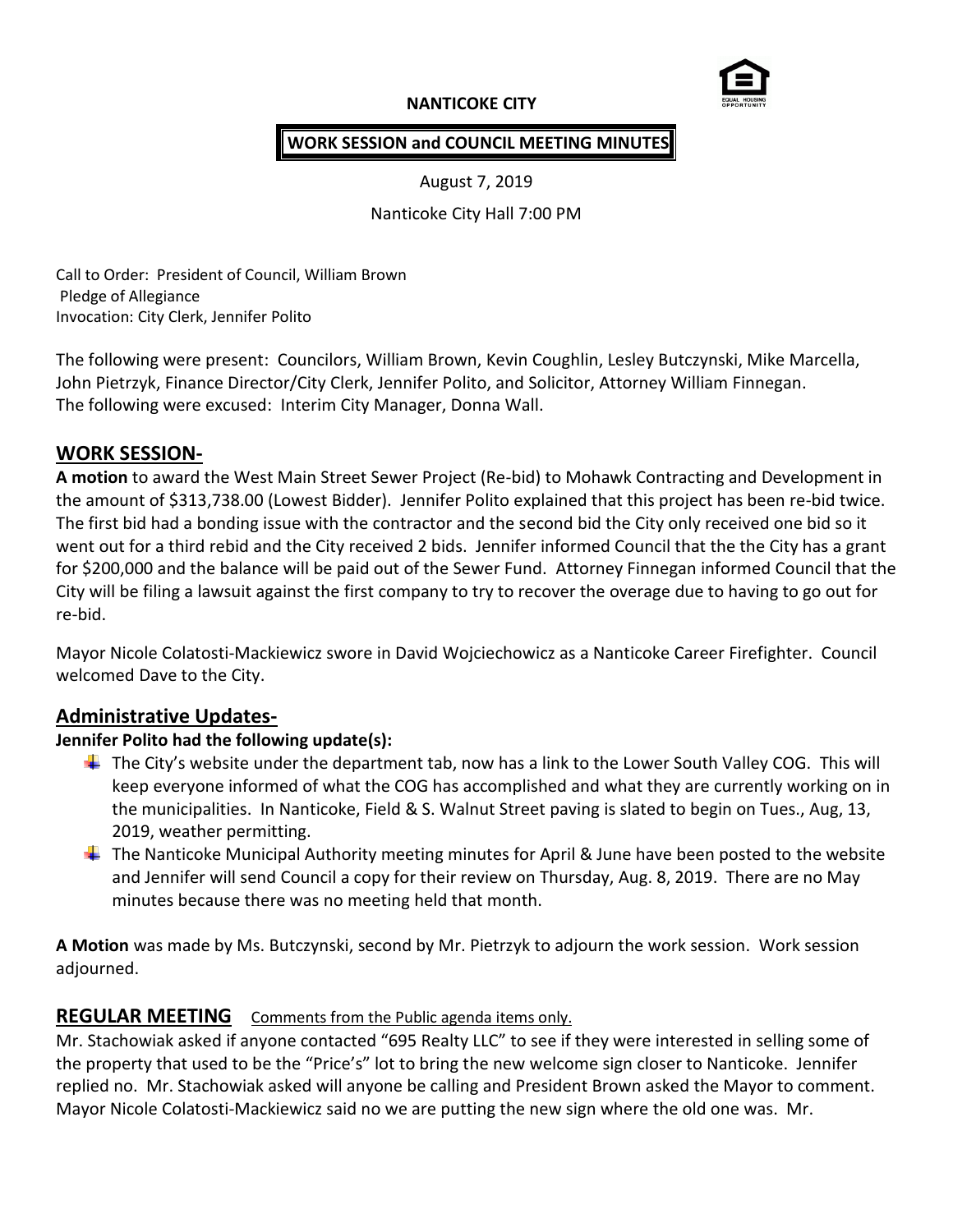Stachowiak asked the Mayor if the public is going to have any say on what the sign will look like since the residents will be paying for it. She replied no. He then asked who does have any say and she replied she does.

Mr. Ruchinski asked if Main Street was going to be ripped up agaian because of the Sewer project and President Brown responded the other end of town.

#### **Old Business**

**A Motion** to approve the July 2, 2019 minutes was made by Mr. Pietrzyk, second Mr. Coughlin. Motion carried with a 3 - 2 vote. President Brown and Councilor Marcella abstained.

## **New Business**

**A Motion** to approve the July 17, 2019 minutes was made by Mr. Coughlin, second Mr. Pietrzyk. Motion carried with a 4 - 1 vote. Councilor Butczynski abstained.

**A Motion** to approve payment of the bills in the amount of \$452,741.14 (Payroll \$208,732.33 and Payables \$244,008.81) was made by Mr. Pietrzyk, second by Ms. Butczynski. Motion carried.

**A motion** to award the West Main Street Sanitary Sewer Project (Re-bid) to Mohawk Contracting and Development in the amount of \$313,738.00 (Lowest Bidder) was made by Mr. Coughlin, second Mr. Marcella. Motion carried.

## **COMMENTS FROM THE PUBLIC –**

**Mr. Ronald Knapp** brought in a photo of the alley between Noble and Ridge Street. A Property owner has a Sumac tree that is overgrown into the alley and making it hard for cars to pass through the alley. Adjacent to his house, the property is 216-218 Ridge Street. Mr. Knapp has spoken with Jack about this property and he helped by getting the property owner to get rid of a mattress but nothing has been done with the overgrown Sumac tree. Jennifer stated she would talk with the DPW department to get this tree trimmed down. Mr. Knapp asked who is responsible for cleaning up the property down by the W. Nanticoke Bridge because it makes Nanticoke look like an abandoned town. President Brown replied we are trying to clean up as much of the town as possible. We would love some volunteers to help us like Chief Wall, he cleaned up some of the Main Street when you come into town, Pres. Brown replied. Rob, a City DPW worker, stated he tried cleaning up down by the bridge and a County worker stopped him and said they are taking work away from the County workers to stop immediately and let the County take care of the tall grass and weeds at the bridge. Councilor Lesley Butczynski said we will have Donna call the County regarding this issue. President Brown stated we are not the only town with a state road that is not being taken care of by PENNDOT.

**Mrs. Linda Prushinski** wanted to thank Mayor and Council for helping them out in their time of need by housing their fire truck this winter in their Stickney building. The truck did suffer some damage due to being in a fire house with no heat, the batteries are destroyed. Linda stated the Honey Pot Fire Department is looking for donations in any amount to repair the truck and get it back in service. She also stated the firefighters are holding an "All You Can Eat Breakfast" on September 15, 2019 at The Tilbury Fire Hall, 11 E. Poplar St. in Nanticoke from 8 am to 12 noon. The costs of the tickets are \$8.00 in advance and \$9.00 at the door. Jennifer will post the event on the City's website.

**Mr. John Telencho** asked for an update on the opening of the Dollar General and what is going on over there. He stated he does not see any progress in get closer to opening. President Brown said they are there working inside but that is all he knows and Jennifer stated she will check with Donna to see if they have an opening date. Mr. Telencho also asked if it was true that the City is paying rent to a warehouse to store excess recycling bins and Jennifer replied yes. Council commented "We Are?" and Jennifer said yes. President Brown said this is news to them and Council will look into this matter and asked Jennifer to put it on the website and maybe an article in the free part of the paper to let residents know the City has extra bins and to come in to City Hall and get another one. Mr. Telencho asked how Jack made out with the 50 citations he brought to the